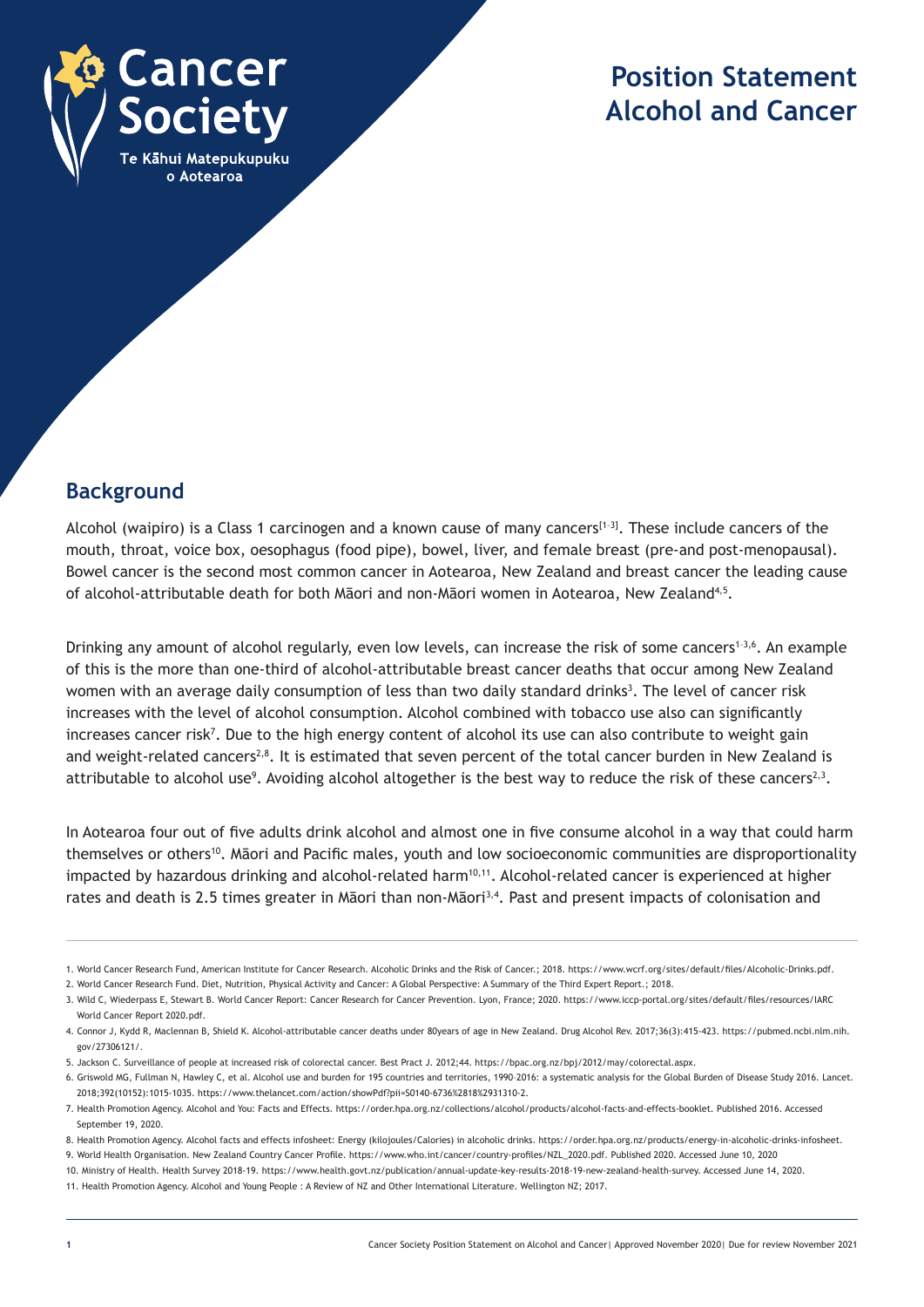associated structural and environmental factors are identified as key determinants of inequitable alcoholattributable harm and cancer risk<sup>12,13</sup>. Alcohol is readily available, affordable and widely promoted in digital media and in our neighbourhoods and more so in low income areas<sup>14-16</sup>. This significantly contributes to the inequitable distribution of ill health and death including from alcohol-attributable cancers<sup>2,10,17</sup>.

There is strong national and international evidence that policies addressing alcohol availability, affordability and marketing are the most effective and cost-effective ways to equitably reduce consumption, and thereby reduce alcohol-attributable harms such as cancer<sup>18-21</sup>. However, despite wide public support for evidence based policies to address alcohol harm there has been little progress made in Aotearoa over the past decades<sup>13,18,19,21,22</sup>. While commercial pressure from the alcohol industry on government are well recognised, strong policy, regulatory interventions and enforcement remain critical to reduce the affordability, promotion and oversupply of alcohol especially in low socioeconomic communities. Raising awareness of alcohol consumption and cancer risk is also urgently needed, as research demonstrates a low level of awareness of the alcohol-cancer links among New Zealanders<sup>23</sup>. Importantly, knowledge of these links is associated with higher levels of public support for population level alcohol harm reduction strategies.

### **Summary of recommendations**

To reduce the incidence and inequitable distribution of alcohol-attributable cancers in Aotearoa, evidence-based population strategies are needed to reduce the availability, affordability and marketing of alcohol. The Cancer Society supports the following:

- a. Raising public awareness of the alcohol-related cancer risks.
- b. Raising the price of alcoholic beverages through taxation and minimum pricing.
- c. Restricting all forms of alcohol promotion (including digital media) and sponsorship and establishing an independent authority to regulate and monitor alcohol marketing.
- d. Reducing the availability of alcohol through restricting alcohol outlet density and trading hours and enabling greater community control to constrain the right of appeal by vested interests such as alcohol producers, suppliers and distributors.

<sup>12.</sup> Muriwai E, Huckle T, Romeo J. Māori Attitudes and Behaviours towards Alcohol. Wellington NZ https://www.hpa.org.nz/sites/default/files/Maori\_attitudes\_and\_behaviours\_towards\_ alcohol\_September\_2018.pdf.

<sup>13.</sup> Ratu D, The Turehou Māori Wardens ki Otara Charitable Trust. WAI 2575 – THE HEALTH INQUIRY. Presented at the: https://forms.justice.govt.nz/search/Documents/WT/wt\_ DOC\_122228675/Wai 2624%2C 1.1.1.pdf.

<sup>14.</sup> Hay GC et al. The Impacts of Liquor Outlets in Manukau City:The Spatial and Other Characteristics of Liquor Outlets in Manukau City. Report No.3.; 2012.

<sup>15.</sup> Health Promotion Agency. Alcohol, NZ: Whats the Issue with Alcohol Density? Wellington; 2012. https://www.alcohol.org.nz/sites/default/files/field/file\_attachment/Alcohol\_NZ- $Oct$  2012.pdf

<sup>16.</sup> Chambers T, Stanley J, Signal L, et al. Quantifying the nature and extent of children's real-time exposure to alcohol marketing in their everyday lives using wearable cameras: Children's exposure via a range of media in a range of key places. Alcohol Alcohol. 2018. doi:10.1093/alcalc/agy053

<sup>17.</sup> Alcohol Healthwatch Trust. Why we need to change our drinking culture. http://www.ahw.org.nz/Portals/5/Resources/Documents-other/2017/Our Drinking Culture.pdf. Accessed June 14, 2020.

<sup>18.</sup> Te Aka Matua o te Ture TLC. Alcohol in Our Lives: Curbing the Harm. Wellington NZ; 2010. https://www.lawcom.govt.nz/sites/default/files/projectAvailableFormats/NZLC R114.pdf.

<sup>19.</sup> Lowe G, Alofivae A, Palmer A et al. Ministerial Forum on Alcohol Advertising and Sponsorship. Wellington NZ https://www.health.govt.nz/system/files/documents/publications/ ministerial-forum-on-alcohol-advertising-and-sponsorship-recommendations-on-alcohol-advertising-and-sponsorship-dec14.pdf.

<sup>20.</sup> World Cancer Research Fund International. Recommendations and Public Health and Policy Implications.; 2018. https://www.who.int/end-childhood-obesity/publications/echo-report/  $en/$ 

<sup>21.</sup> WHO. Global Strategy to Reduce the Harmful Use of Alcohol.; 2010. https://www.who.int/substance\_abuse/msbalcstragegy.pdf.

<sup>22.</sup> Patterson R, Durie M, Disley B, Al E. He Ara Oranga: Report of the Government Inquiry into Mental Health and Addiction.; 2018. https://mentalhealth.inquiry.govt.nz/assets/Summaryreports/He-Ara-Oranga.pdf.

<sup>23.</sup> Richards R. Knowledge of evidence based cancer risk factors remain low among New Zealand adults: findings from two cross-sectional studies, 2001 and 2015. Asian Pacific J Cancer Prev Cancer Prev. 2017;18(11):2931-2936.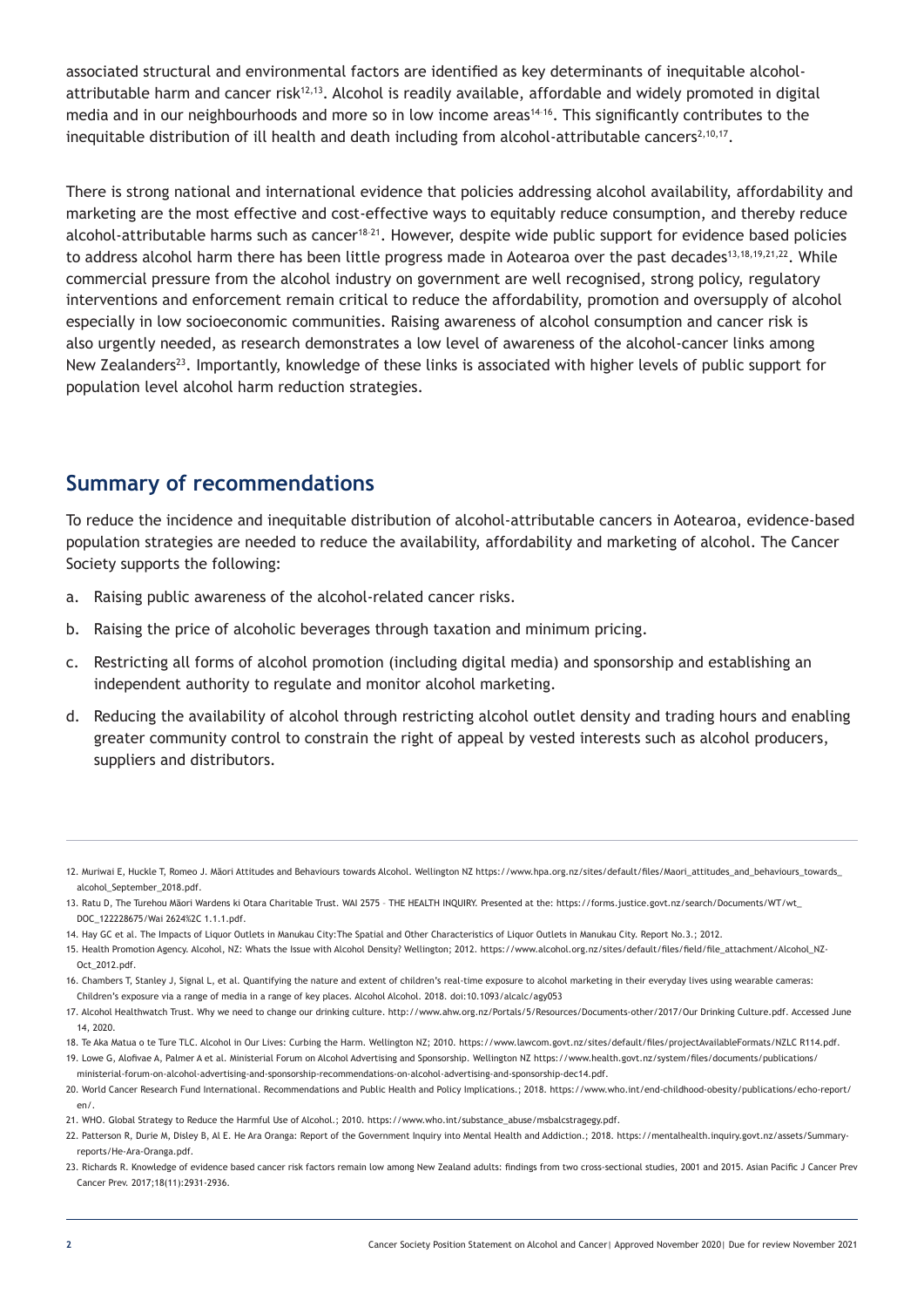#### **Recommendations**

**The Cancer Society supports stronger government leadership to substantially reduce the normalisation and consumption of alcohol across the population. Increasing awareness of alcohol-related cancer risks is also needed to reduce alcohol consumption, harm, cancer and non-communicable diseases.**

The Cancer Society supports approaches recommended by the Cancer Action Plan 2019-2029, 2010 NZ Law Commission review, the 2014 Ministerial Forum on Alcohol Advertising and Sponsorship, World Health Organization (WHO) SAFER model and the 2017 Wai 2624 claim by D Ratu and the Māori wardens ki Otara Charitable Trust to reduce alcohol consumption and inequities in alcohol-attributable-cancers13,18,21,24,25. However whānau engagement will be needed to determine the best priorities and solutions to achieve equity and Pae Ora (healthy future) for Māori and protect against unintended consequences<sup>26,27</sup>.

Key policy approaches recommended include:

- **a. Raising awareness of alcohol and cancer risks** to increase literacy and gain public and political support for population level alcohol harm reduction strategies. The Cancer Society should take a key role in collaboration with others to progress this work.
- **b. Reducing the affordability of alcohol.** International and national evidence finds consumers, including heavy drinkers and young people, are sensitive to changes in the price of alcohol. Pricing strategies such as increases in excise tax and minimum unit pricing specifically targeting the cheapest alcohol are effective ways to reduce population levels of consumption, especially among hazardous and younger drinkers<sup>28</sup>. To achieve equity, taxation could be ring-fenced and reinvested into Māori waipiro harm reduction.
- **c. Restricting alcohol marketing** in all media (including digital media) and sponsorship of community and professional sports to reduce alcohol exposure and harm. Despite numerous reports and Governmentcommissioned inquiries calling for stronger action, successive Governments have continued to allow industry self-regulation and a voluntary alcohol advertising code which have long been criticised for being ineffective<sup>9,13,14,25</sup>. There is strong evidence that young people who have greater exposure to alcohol marketing are more likely to start drinking at an earlier age and engage in binge and hazardous drinking<sup>26</sup>. Research also finds Māori youth are exposed five times more and Pacific three more to alcohol marketing in their everyday lives, compared to European youth<sup>27</sup>. These disproportionate levels of exposure significantly impact lifetime risk of alcohol-attributable cancer. Strict and comprehensive controls on alcohol marketing (akin to that required for tobacco advertising) are recommended internationally to limit the uptake and harms of alcohol<sup>26</sup>. Establishing an independent authority to regulate and monitor alcohol marketing is recommended14.
- **d. Reducing the availability of alcohol** through recommendations made by the Law Commission (2010) including reforming the Sale and Supply of Alcohol Act 2012 to make alcohol laws more responsive to

<sup>24.</sup> Ministry of Health. The NZ Cancer Action Plan: Te Mahere Mō Te Mate Pukupuku o Aotearoa, 2019-2029.; 2019. https://www.health.govt.nz/system/files/documents/publications/newzealand-cancer-action-plan-revised-january-2020.pdf.

<sup>25.</sup> World Health Organization. SAFER Preventing and Reducing Alcohol Related Harm. https://www.who.int/docs/default-source/alcohol/sagfer-frame. Published 2018. Accessed Sentember 29, 2020.

<sup>26.</sup> Ministry of Health. Pae Ora- healthy futures. https://www.health.govt.nz/our-work/populations/maori-health/he-korowai-oranga/pae-ora-healthy-futures. Published 2015. Accessed July 13, 2020.

<sup>27.</sup> Yallop J, Ratu D. Waipiro: Kaupapa Maari Tukanga Moo Te Panoni, Proccess for Change. Wellington

<sup>28.</sup> White J, Lynn R, Org S, Whittington P. The Effectiveness of A Pricing Policy to Reduce the Harnful Consumption and Alcohol-Related Harm. Wellington NZ; 2014.

<sup>29.</sup> Maclennan B, Kypri K, Connor J. Do New Zealand communities have greater input to local alcohol policy? Population surveys before and after new legislation. Int J Drug Policy. 2019;74,:112-115.

<sup>30.</sup> Kypri K, Maclennan B, Brausch S, Wyeth E, Connor J. Did New Zealand's new alcohol legislation achieve its object of facilitating public input? Qualitative study of Māori communities. 2019. https://pubmed.ncbi.nlm.nih.gov/30912604/. Accessed June 14, 2010.

<sup>31.</sup> NZ Parliament. Sale and Supply of Alcohol Act 2012. New Zealand; 2012. http://www.legislation.govt.nz/act/public/2012/0120/latest/DLM3339333.html.